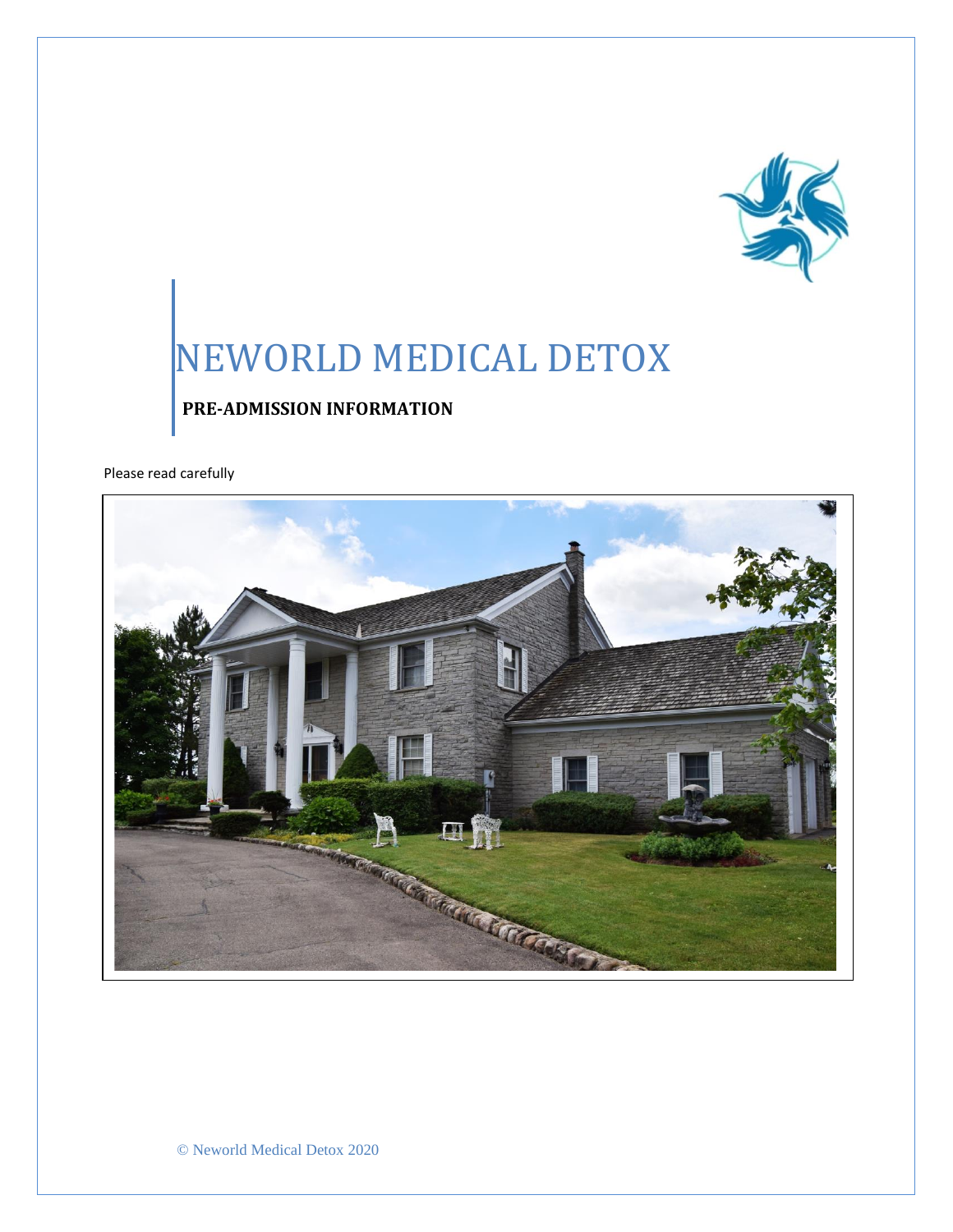# Table of Contents

| 1. | Introduction              | $\boldsymbol{\mathcal{S}}$ |
|----|---------------------------|----------------------------|
| 2. | What to expect            | 3                          |
| 3. | Admission process         | 3                          |
| 4. | Admission and Discharge   | 4                          |
| 5. | Medication                | 4                          |
| 6. | Money and Valuables       | 4                          |
| 7. | Clothes and Laundry       | 5                          |
| 8. | Personal hygiene          | 5                          |
| 9. | Smoking                   | 5                          |
|    | 10. Food                  | 5                          |
|    | 11. Electronics           | 5                          |
|    | 12. Transportation        | 6                          |
|    | 13. Visitors/phones       | 6                          |
|    | 14. Rules and Regulations | 7                          |



# **WHEN YOU QUIT, IT'S A WHOLE NEWORLD!**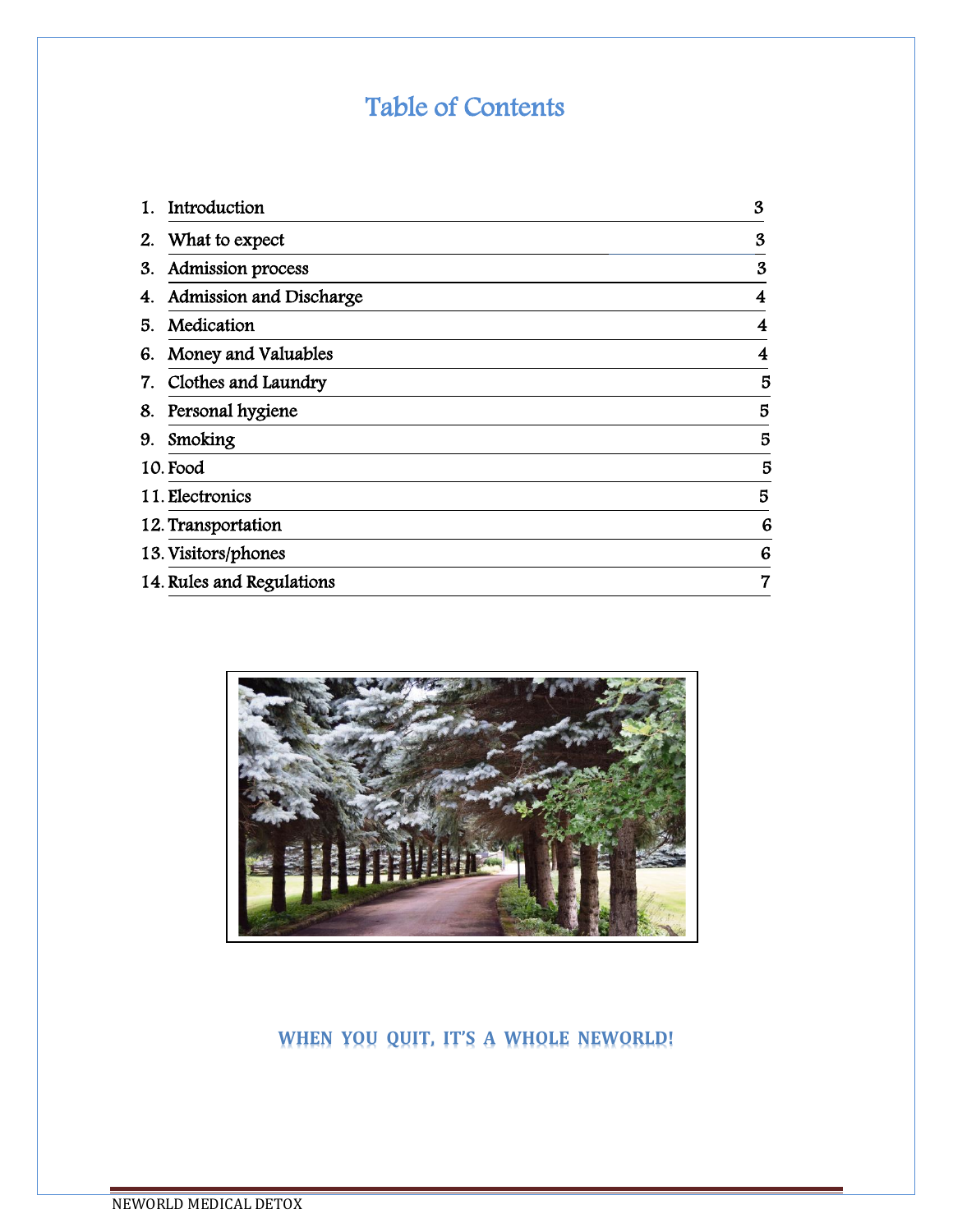#### **INTRODUCTION**

Welcome and congratulations for deciding on your first step towards complete recovery. We know that you may be anxious at this time and have questions prior to admission at **NEWORLD**. We aim to ease your anxiety, guide you through our seamless admission process and attempt to address your inquiries through this information package.

If you go through this package and still have some unanswered inquiries or require more clarification, we are always ready 24/7 to answer you. Please use our toll free number or send us an email.

#### WHAT TO EXPECT

Our guests at **NEWORLD** are treated in a fair, non-judgmental, and respectful manner. We expect similar manner in return.

We support our clients professionally during the process of withdrawal through a client tailored approach to ensure their smooth and comfortable stay at our upscale facility.

Our mission is to provide a high quality unprecedented substance abuse detox treatment in a safe and comfortable environment. We believe that each and every client deserves to have a new start for their lives, even if relapsed. We help you achieve this goal through professional and caring withdrawal management. **NEWORLD** will help you move forward with your journey to recovery.

#### ADMISSION PROCESS

Admission process to **NEWORLD** is quick and easy:

- Complete over-the-phone screening interview with **NEWORLD** staff or intake worker.
- Prepare your necessary cards: ID, health card and drug benefit plan card if applicable.
- Arrange financial matters for payment for your stay with **NEWORLD** prior to admission. This is done through calling Management at our toll-free number.
- Pack your bag with what is needed for the period of your stay as per the information you were given from the screening interview. Please see below for more details on items to bring and what is not allowed.
- You do not have to be sober prior to admission. **NEWORLD** will take care of you according to your last dose and time of use.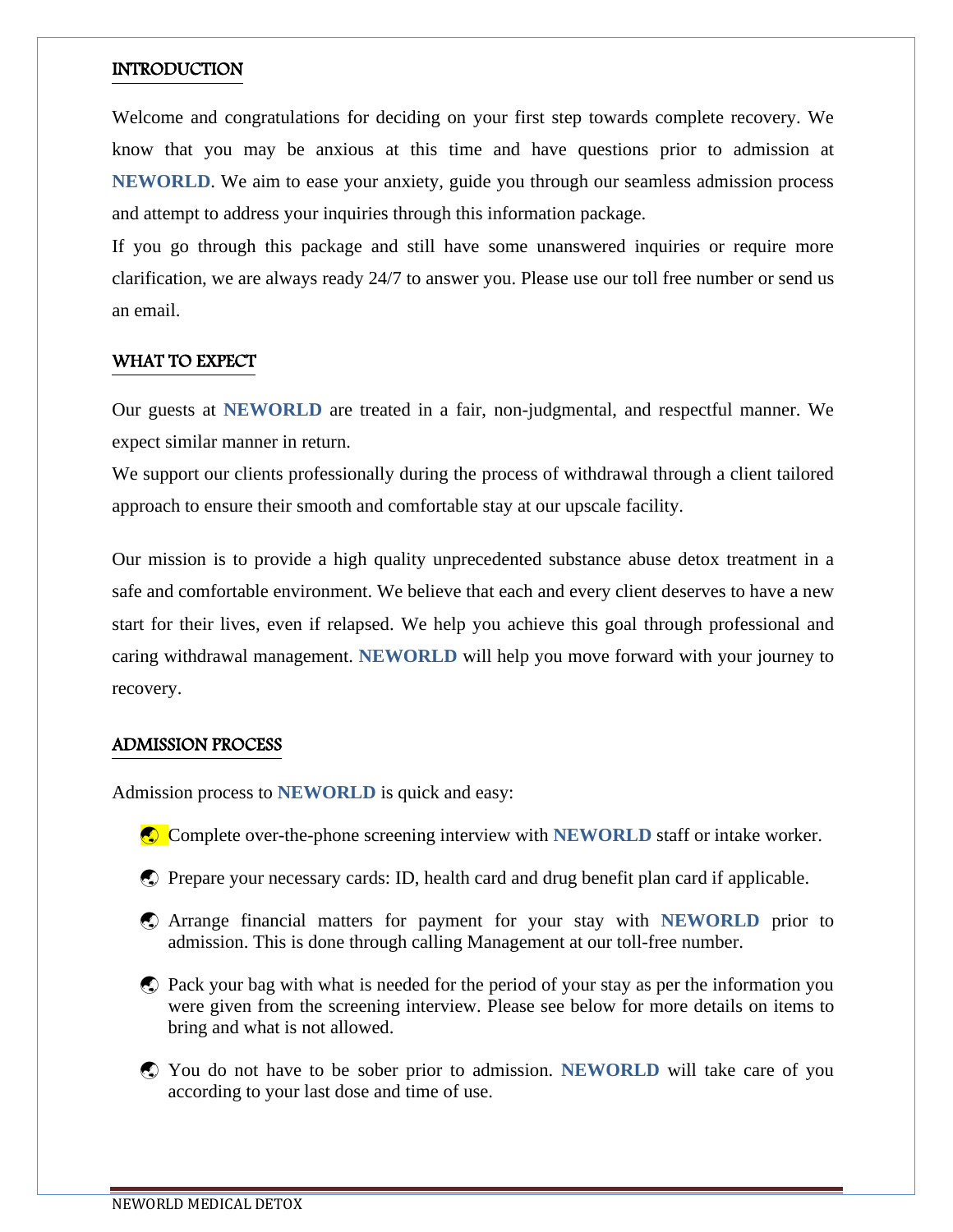#### ADMISSION AND DISCHARGE

- Once you arrive at **NEWOLRD**, the staff will greet you in and escort you through the facility. Your intake questionnaire will start right away by our nurse on duty; consents and other paper work will be filled in. The Medical Director will then commence your detox protocol as tailored for your condition.
- While in detox and once you are ready, **NEWORLD** Addiction Counselor will spend as much time as needed with you to help with your next step and exit plan. You will be given a report at the end of your stay and will be directed to the next stage of your recovery post detox.
- Upon completion of your detox, you will be ready for discharge to the post detox phase of recovery. **NEWORLD** will provide you with an exit plan to the recovery program post detox according to your situation, needs and circumstances and as evaluated by our counselor. **NEWORLD** can also help make arrangements to the next step according to your exit plan.

#### MEDICATIONS/MEDICAL CONCERNS

- While preparing for your admission, ensure that all your prescription medications are packed with you. You must have enough supply for the period of your stay, preferably in blister packs; your local pharmacy can provide this for you.
- **C NEWORLD** Medical Doctor will go through your prescriptions and integrate what is suitable with your detox plan.
- *Please be advised that cannabis use is NOT permitted at NEWORLD. You cannot use cannabis in any format, even if you have a prescription from your doctor. Any cannabis products found upon the search process will be confiscated*.
- Do not bring over-the-counter medications to **NEWORLD**. All needed medication for detox and over-the-counter are on-site.
- If you are on Methadone, you do not have to get your carry-ons if you have any. **NEWORLD** will only need the prescription you got from your doctor or a proof of your current dose from the pharmacy. You have to drink your dose at your pharmacy on the day of admission prior to arrival. **NEWORLD** will take over from this point.

#### MONEY AND VALUABLES

You need to bring enough cash for incidentals and discharge transportation if necessary. **NEWORLD** will keep your money in a safe place while in detox. Do not bring jewelry or valuables. **NEWORLD** is not responsible for lost or stolen items.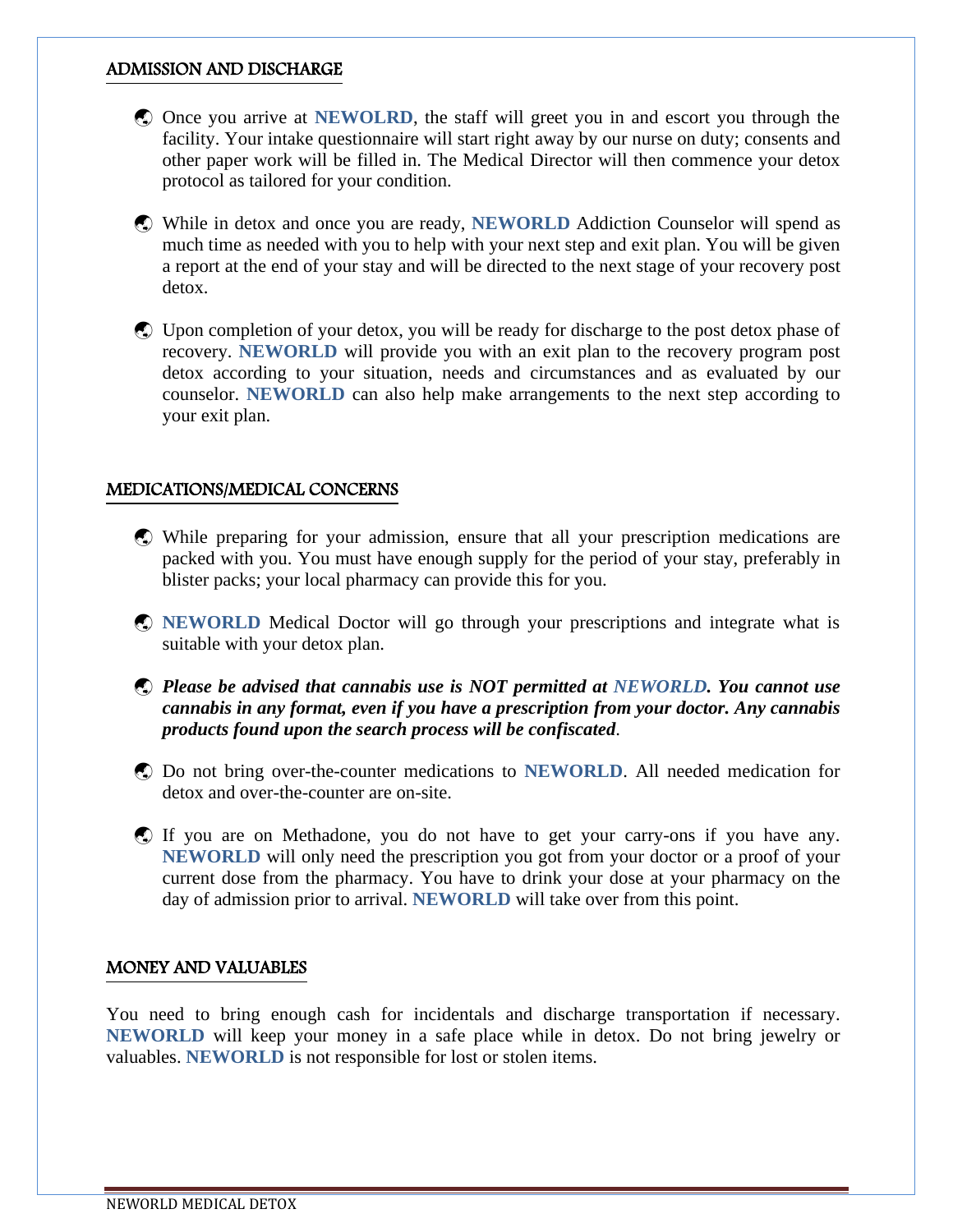#### CLOTHES AND LAUNDRY

- You are expected to be neatly attired at all times. Bring season-appropriate outwear and clothing as well as comfortable bedtime attire. You are encouraged to bring a swimsuit if you are to use the sauna. You might also need indoor footwear.
- Clothing with suggestive logos or inappropriate content is not allowed. Hats and sunglasses are not allowed anywhere inside the facility, however you may wear them outdoors.
- Laundry service is offered on site for all clients. Laundry detergent and fabric softener are provided. If you have sensitive skin, please feel free to bring your own detergent and fabric softener.

#### PERSONAL HYGIENE

Please bring your preferred toiletries for your personal use. Towels are provided onsite, but you are welcomed to use your own towels and face cloths if preferred. You can also bring your preferred pillow. We ask that you leave cologne, body spray and alcohol based toiletries (mouthwash etc.) at home as we require a scent free and an alcohol free environment. Unscented products are recommended.

#### SMOKING

*NEWORLD* policy is to allow tobacco smoking while in detox. If you smoke, you must bring enough packs for your stay. The cartons of cigarettes must be unopened upon arrival. Tobacco use is not allowed within the facility and smoking must be contained to the designated areas only. Same rules apply to vaping.

*Please be advised that cannabis use is NOT permitted at NEWORLD. You cannot use cannabis in any format, even if you have a prescription from your doctor. Any cannabis products found upon the search process will be confiscated*.

#### FOOD

Do not bring any food or drinks. Food is provided by **NEWORLD**. We will also take into consideration your food allergies and/or special dietary needs if any.

#### ELECTRONICS

Do not bring any electronic devices such as hair clippers, clock radios, laptops or cameras etc. You may get your favorite music downloaded on a device to listen to using headphones. Picture taking is not allowed due to confidentiality. You may bring your favorite e-readings or books. *You will not be allowed to use your cell phone or wifi*. Cell phones will be kept with **NEWORLD** security while in detox. Exceptions are made according to Management decision. Please call before admission if you have to bring above mentioned items.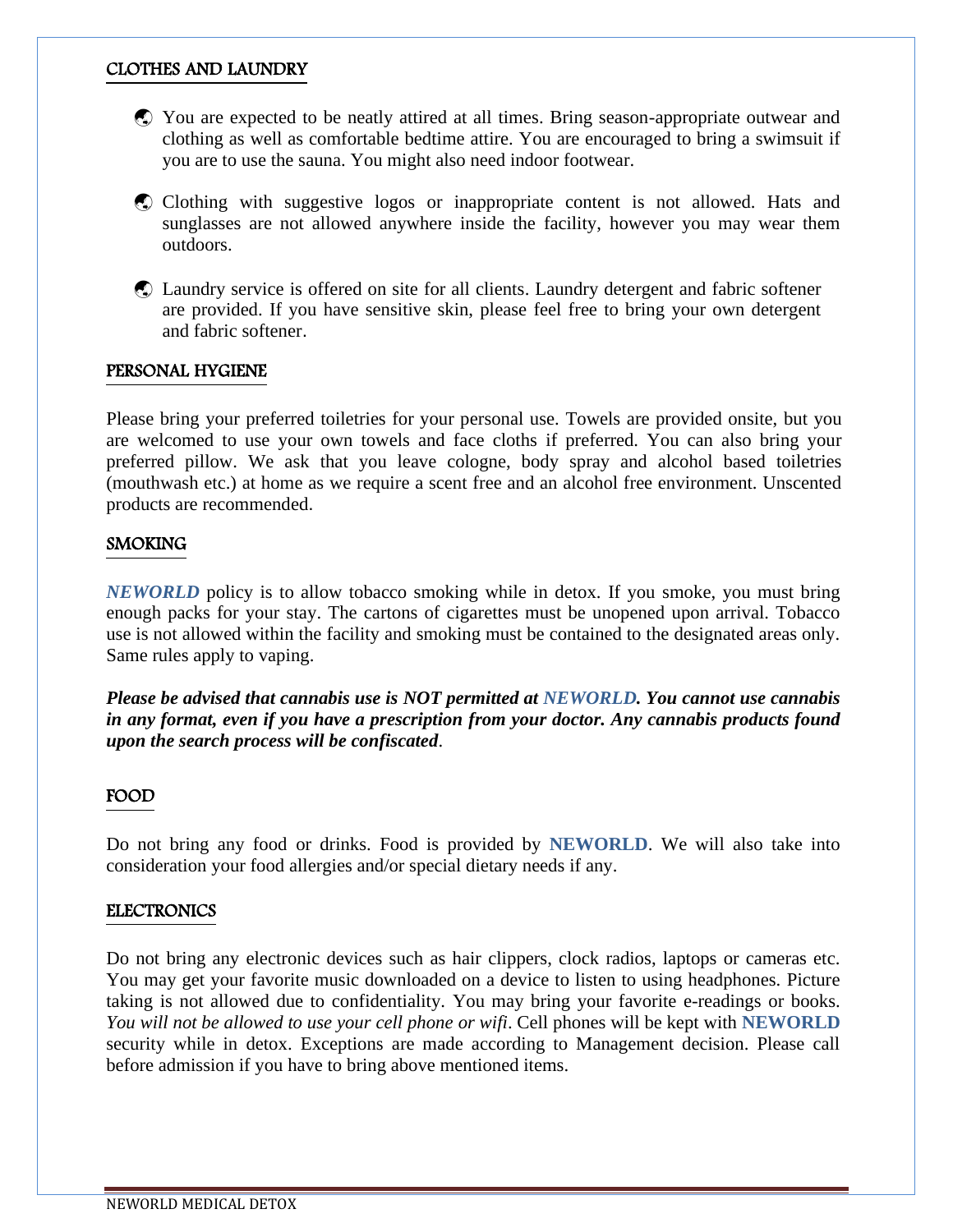#### TRANSPORTATION

You will have to arrange for drop off and pick up. We recommend that do not drive yourself to the facility. It is preferred to make your own arrangements for transportation through a friend or family member. **NEWORLD** can help with your transportation arrangements.

#### VISITORS/PHONE CALLS

- Visits are generally not permitted during the treatment. Family and friends can always call to check on you at any time (upon your consent). These calls will be supervised by staff members.
- Management will make exceptions at its discretion. Your safety and wellbeing as well as confidentiality and safety of other clients are top priority while deciding on phone calls or visits. We appreciate your understanding.

\*\*\*

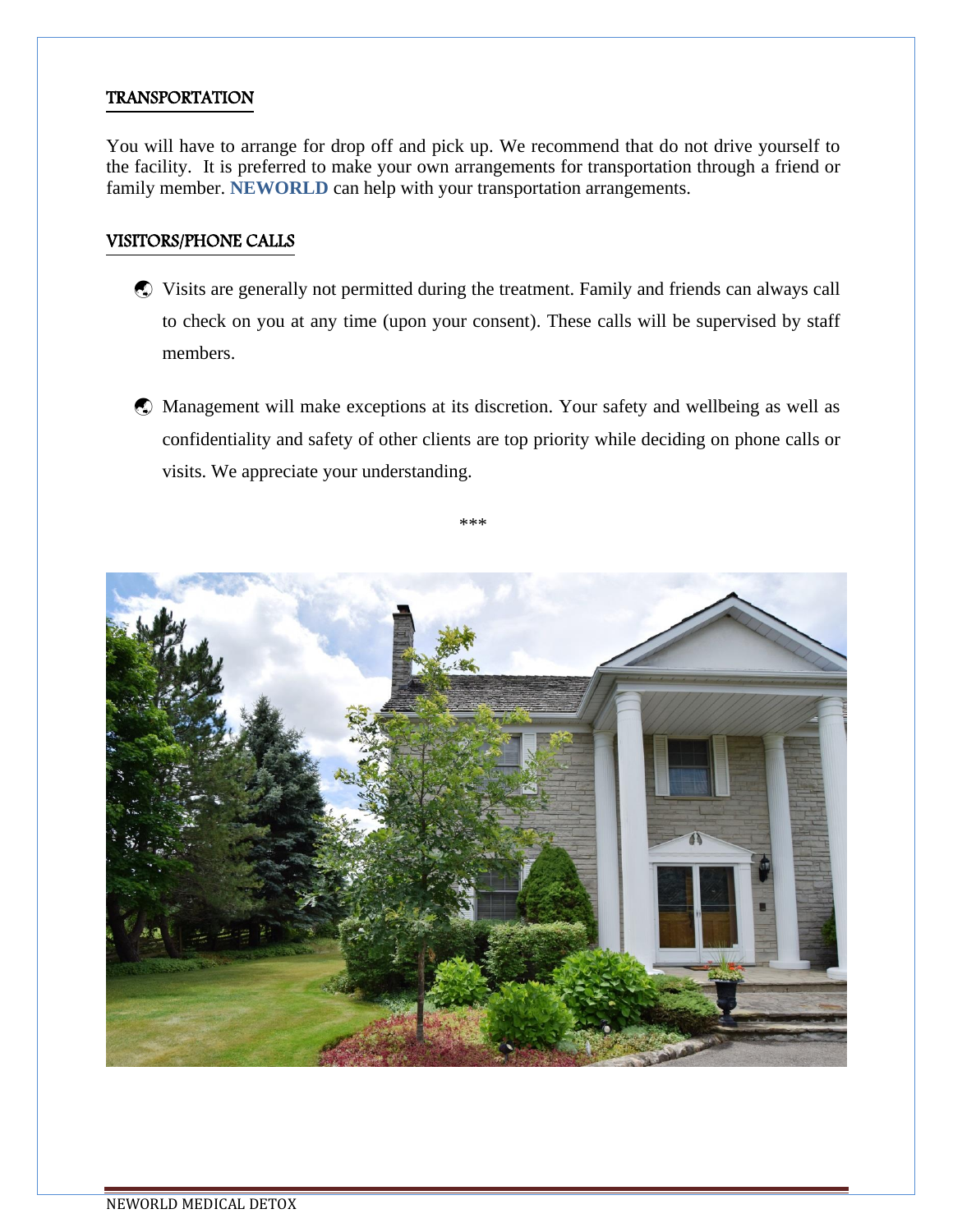# Facility RULES

Please read carefully

| 1.               | The consumption and/or possession of alcohol and/or mind/mood altering chemicals<br>is <b>STRICTLY PROHIBITED</b> . NEWORLD staff will do a search upon admission<br>and at random times. Failure to comply will result in immediate discharge. |  |
|------------------|-------------------------------------------------------------------------------------------------------------------------------------------------------------------------------------------------------------------------------------------------|--|
| 2.               | Clients who choose to self-discharge prior to completing detox treatment and against<br>medical advice will not be given any medications from NEWORLD upon discharge.                                                                           |  |
| 3.               | Personal and professional business must be taken care of prior to admission.<br>Computers and cell phones will not be used for personal banking, solicitation etc.<br>Exceptions will be made according to Management decision.                 |  |
| $\overline{4}$ . | <b>NEWORLD</b> is a fragrance free facility. Please respect others by not wearing cologne,<br>scented hairspray or scented body spray.                                                                                                          |  |
| 5.               | Bedrooms and common/kitchen areas are to be kept neat and tidy at all times.<br>Please keep your towels and personal items in their proper place.                                                                                               |  |
| 6.               | Clients are not allowed to each other's rooms at any time. The facility is monitored by<br>cameras on an ongoing basis. Clients should follow appropriate behavior at all times.                                                                |  |
| 7.               | No gambling is permitted of any kind, including lottery tickets, poker etc. Failure to<br>comply may result in immediate discharge.                                                                                                             |  |
| 8.               | Do not lend or borrow money from any client during your stay. Theft is a criminal<br>offence and will be dealt with by the police. NEWORLD staff have the right to<br>search belongings at any time during your stay and upon discharge.        |  |
| 9.               | No pets are allowed at <b>NEWORLD</b> except by Management permission.                                                                                                                                                                          |  |
| 10.              | It is at staff discretion to decide to appropriate music and volume during your stay.                                                                                                                                                           |  |

We ask that you keep your pets at home. The only exception is for service animals. **All service animals MUST have their certified vests and/or documentation present.**

#### **Your Rights**

- To receive treatment that is available as medically indicated, regardless of race, creed, sex, national origin, sexual orientation, language and religious/spiritual beliefs.
- To be treated with courtesy, consideration, respect and full recognition of my dignity and individuality at all times and under all circumstances. This includes a professional relationship with all staff, free of psychological, physical, emotional abuse, neglect or humiliation.
- $\bullet$  Not to be expected to perform services ordinarily performed by staff.
- $\bullet$  Be assisted to exercise my civil rights.
- To know the identity of individuals providing service.
- To an individualized treatment plan, a periodic review of such plan and receiving sufficient information about my progress.
- Confidentiality, within the law. See Confidentiality Agreement below.
- Voice grievances to staff, with freedom from restraint, interference, coercion, discrimination or reprisal.
- To refuse any specific medication or procedures to the extent of the law. Should this refusal prevent the provision of appropriate care in accordance with the ethical and professional standards, the facility's relationship with me may be terminated upon reasonable notice.
- To obtain a receipt for the charges paid for the services received at **NEWORLD**.
- To receive a Discharge Letter from **NEWORLD** upon request.
- Have and retain personal items which do not jeopardize my safety or the safety of others or negatively impact the treatment (as determined by **NEWORLD** Management).